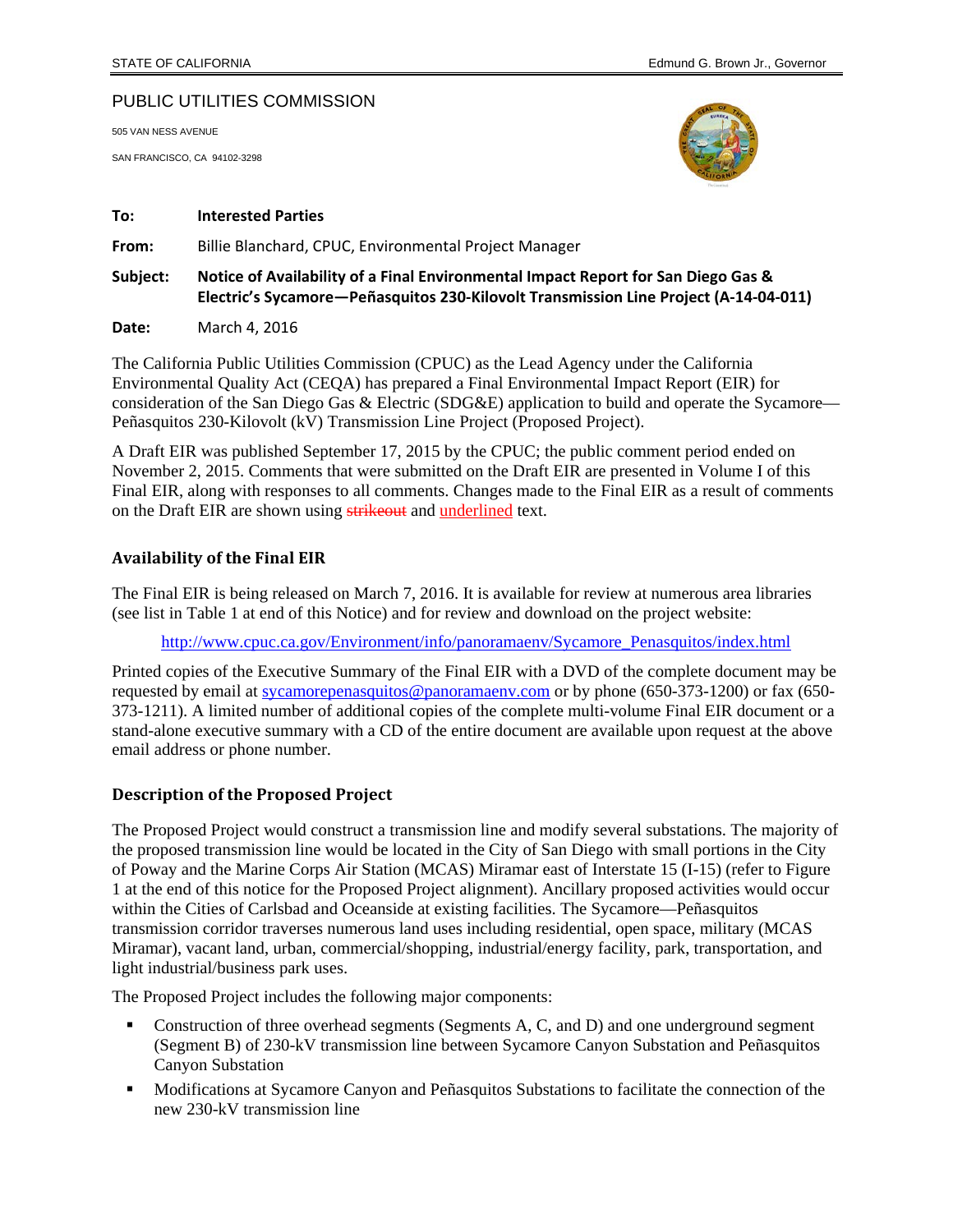- **Minor modifications including adjusting relays and upgrading protection on remaining lines at** Chicarita, Mission, and San Luis Rey Substations
- Removal or reconfiguration of existing transmission lines at the Encina Hub to open a position for the new 230-kV line in Segment C
- Reversal of positions of existing 230-kV line phase components between the Mission Substation and the Peñasquitos Junction (intersection of Proposed Project Segments C and D) in order to accommodate the bundling of power lines within Segment C

## **Project Objectives**

The CPUC has defined three Basic Project Objectives for the Proposed Project:

- 1. To maintain long-term grid reliability in the absence of San Onofre Nuclear Generating System (SONGS) generation
- 2. To deliver energy more efficiently to the load center in San Diego
- 3. To support deliverability of renewable resources identified in SDG&E's Renewable Portfolio Standard (RPS) portfolio

These objectives have guided the development of alternatives to the Proposed Project.

## **Contents of the Final EIR**

The Final EIR contains over 4,000 pages in three volumes (see Table 2 at the end of this Notice for a list of the contents of each volume). It includes the analysis of the environmental effects of the Proposed Project and of the five alternatives to all or part of the Proposed Project. The Final EIR identifies the impacts that could be significant, and presents mitigation measures, which, if adopted by the CPUC, could avoid, reduce, or minimize these impacts.

**Impacts of the Proposed Project.** The Proposed Project would have seven significant and unavoidable impacts in one or more segments in the following resource areas: aesthetics, transportation and traffic, noise, and recreation. Eleven resource areas would have significant impacts that can be mitigated to a less than significant level or are less than significant without mitigation. The Proposed Project would not have an impact to land use or population and housing.

**Alternatives to the Proposed Project.** An intensive alternatives screening process culminated in the identification and preliminary screening of 43 potential alternatives, including two variations on Alternative 4 that were requested by the public in comments on the Draft EIR. These alternatives encompass both physical routing and system alternatives. Thirty-eight alternatives were eliminated from analysis after screening, and five alternatives were retained for full EIR analysis (refer to Figure 1 at the end of this notice for the alternative alignments). The five retained alternatives are:

- **Alternative 1: Eastern Cable Pole at Carmel Valley Road.** Alternative 1 is a cable pole relocation alternative along the Proposed Project route that would eliminate the impacts associated with the proposed installation of a tubular steel cable pole north of Carmel Valley Road at the northern end of Black Mountain Ranch Community Park.
- **Alternative 2: Eastern Cable Pole at Pole P40 and Underground Alignment through City Open Space or City Water Utility Service Road.** Alternative 2 is a cable pole relocation alternative along the Proposed Project route that would eliminate the impacts associated with the proposed installation of a tubular steel cable pole north of Carmel Valley Road at the northern end of Black Mountain Ranch Community Park.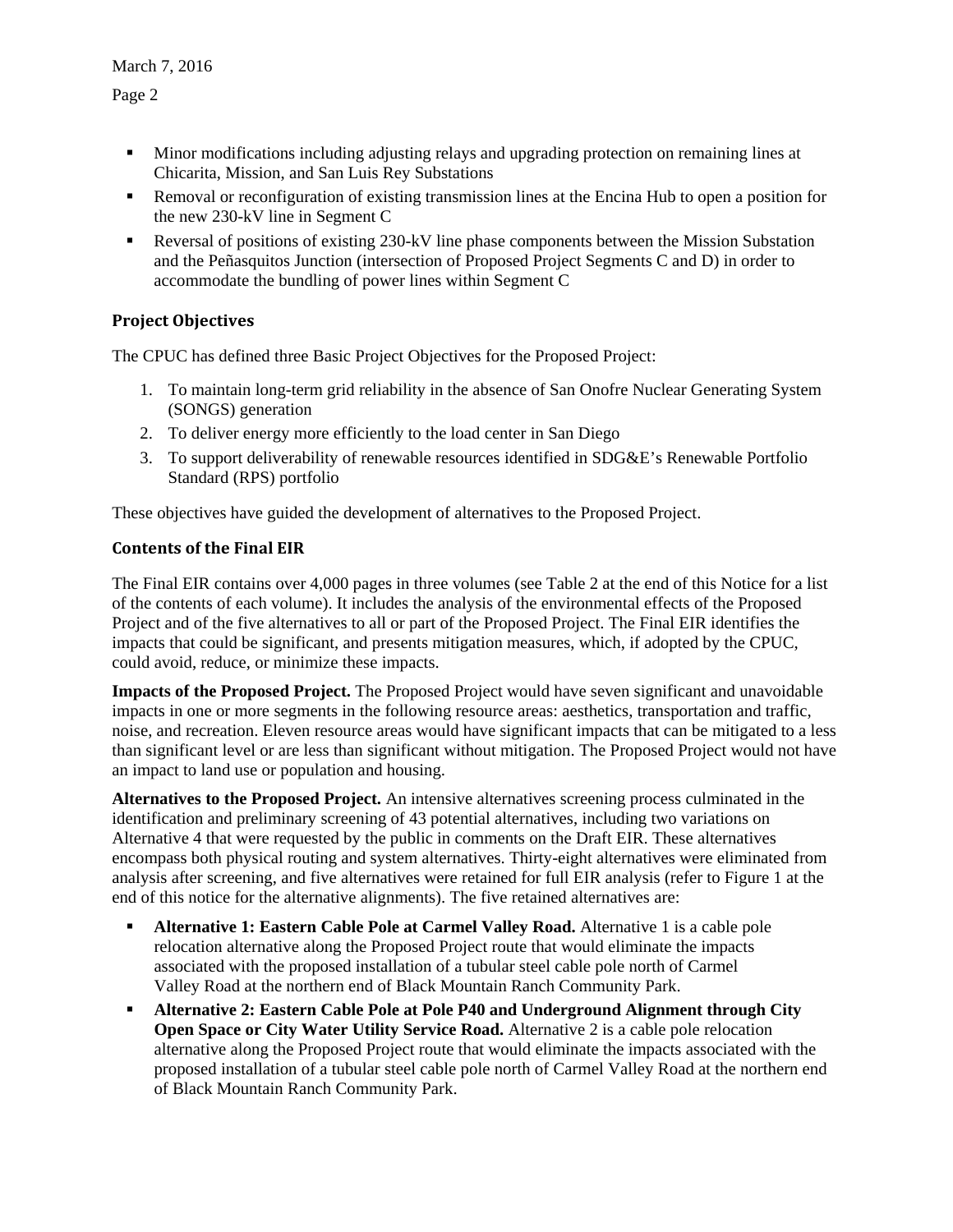March 7, 2016 Page 3

- **Alternative 3: Los Peñasquitos Canyon Preserve-Mercy Road Underground.** Alternative 3 is a routing alternative along the Proposed Project route that would install 5.9 miles of underground transmission line that avoids the northern portion of Segment A and all of Segments B and C. Alternative 3 would start where the existing SDG&E right of way crosses Ivy Hill Road and end approximately 550 feet west of the Peñasquitos Junction (i.e., where Proposed Project Segments C and D meet).
- **Alternative 4: Segment D Partial Underground Alignment.** Alternative 4 is a routing alternative along the Proposed Project route that would eliminate the impacts from new tubular steel pole installation along 2.8 miles of Segment D. This alternative would construct a new double-circuit 69-kV power line underground starting at two new cable poles in Proposed Project Segment D near existing lattice tower E17.
- **Alternative 5: Pomerado Road to Miramar Area North Combination Underground/Overhead.** Alternative 5 is a routing alternative located within an entirely new alignment from the Proposed Project. Alternative 5 would underground the majority of the transmission line along a new route with the exception of the east and west ends where the transmission line would be overhead within existing SDG&E rights of way.

**Evaluation of Additional Alternatives.** In response to public comments received on the Draft EIR, two variations of Alternative 4 were considered in the Final EIR. The first variation considered consisted of the underground routing of the 230-kV transmission line instead of the double-circuit 69-kv power lines, and the second variation considered consisted of the underground routing of both the 230-kV and 69-kV circuits. Both variations were screened and eliminated from detailed analysis after being determined technically infeasible due to existing bridge constraints on Carmel Mountain Road.

**Re-Evaluation of Alternatives Ranking.** In response to public comments on Alternative 3 and following additional input on the No Project Alternative scenario by SDG&E, the ranking of alternatives was reevaluated in the Final EIR to more precisely reflect the relative severity of the different impacts that would occur for the Proposed Project and each alternative. Alternative 3 is now ranked equivalent to the Proposed Project in the comparison of alternatives due to further consideration for the relative severity of community impacts such as noise, air quality, and traffic. The No Project Alternative is now ranked last among the alternatives due to the relative severity of its impacts.

**Environmentally Superior Alternative.** The CPUC identified Alternative 5: Pomerado Road to Miramar Area North Combination Underground/Overhead, as the Environmentally Superior Alternative, as required by CEQA Guidelines Section 15126.6(e)(2). Alternative 5 would avoid construction within all segments of the Proposed Project as it would follow a different alignment that would minimize significant and unavoidable impacts on aesthetics, noise, recreation, and traffic.

# **CEQA Process and CPUC General Proceeding**

CEQA requires that the CPUC provide written responses to public agency comments at least 10 days prior to certifying the EIR (Public Resource Code 21092.5(a)). This is accomplished by sending the Final EIR to all agencies that commented. The CPUC will determine the adequacy of the Final EIR, and if adequate, will certify the document as compliant with CEQA. The CPUC will issue a decision on the Proposed Project, which will be announced and published concurrent with a scheduled CPUC Meeting. The final decision is expected in late spring or early summer of 2016. Within 30 days after the decision is issued by the CPUC, parties can apply for rehearing. For further information on the CPUC's decisionmaking process, call the CPUC Public Advisor at (866) 849-8390 or (415) 703-2074 or email public.advisor@cpuc.ca.gov.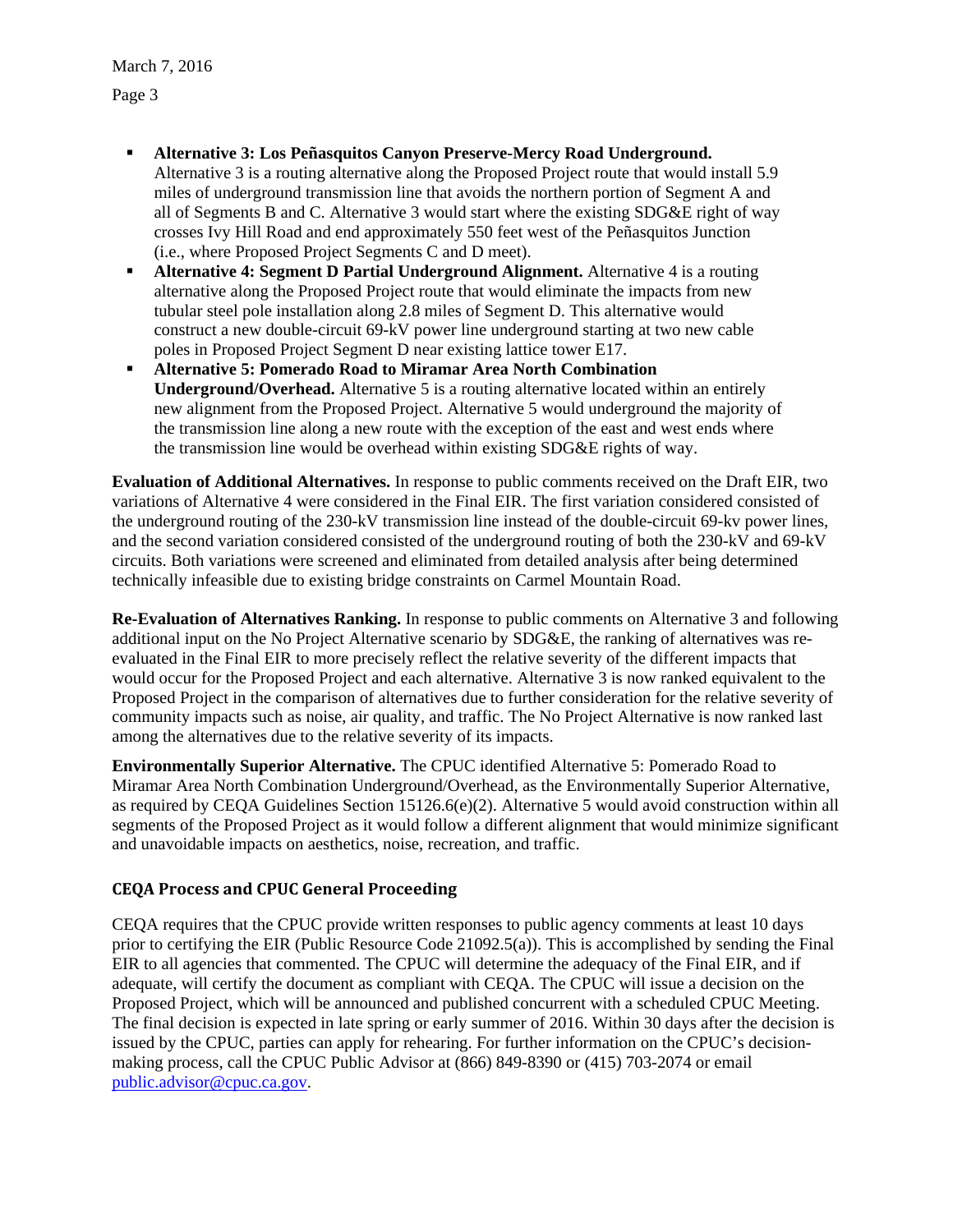March 7, 2016 Page 4

For additional information or to read the Final EIR online, please go to the website presented on page 1 of this Notice.

| <b>Table 1. Project Document Repository Sites</b> |                                               |  |
|---------------------------------------------------|-----------------------------------------------|--|
| Carmel Mountain Ranch Library                     | 12095 World Trade Drive, San Diego, CA 92128  |  |
| Mira Mesa Library                                 | 8405 New Salem St., San Diego, CA 92126       |  |
| North University Community Branch<br>Library      | 8820 Judicial Drive, San Diego, CA 92122      |  |
| Oceanside Public Library                          | 330 N. Coast Highway, Oceanside, CA 92054     |  |
| Poway Branch, San Diego County<br>Library         | 13137 Poway Road, Poway, CA 92064             |  |
| Rancho Peñasquitos Library                        | 13330 Salmon River Road, San Diego, CA 92129  |  |
| Scripps Miramar Ranch Library                     | 10301 Scripps Lake Drive, San Diego, CA 92131 |  |
| University Community Library                      | 4155 Governor Drive, San Diego, CA 92122      |  |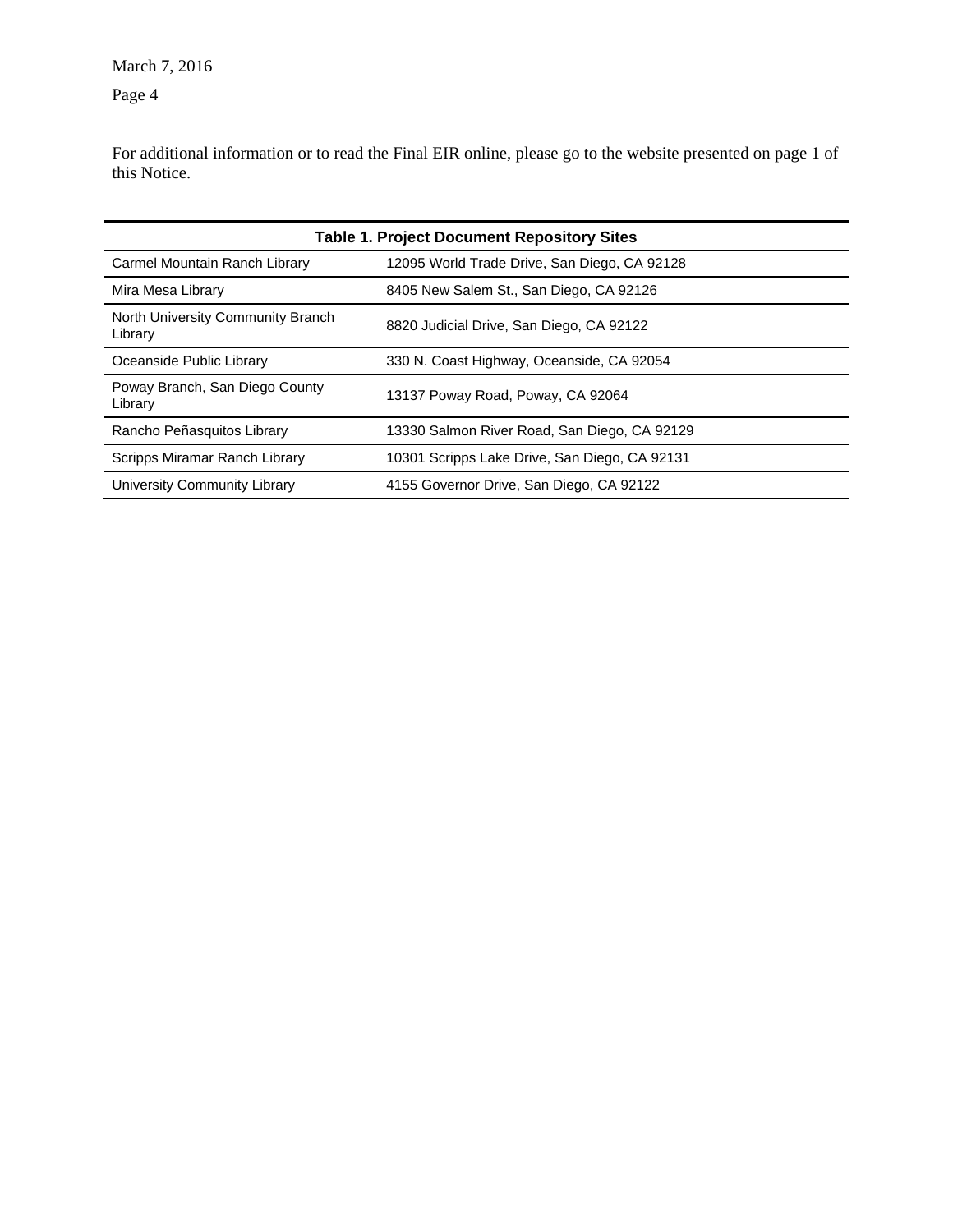| Table 2. Contents and Organization of the Final EIR |                                                                                                                                                                                                                                                                                                                                                                                                                                                                   |                                                                                                                                                                                                                                                                                                                                                                                                                                                                |
|-----------------------------------------------------|-------------------------------------------------------------------------------------------------------------------------------------------------------------------------------------------------------------------------------------------------------------------------------------------------------------------------------------------------------------------------------------------------------------------------------------------------------------------|----------------------------------------------------------------------------------------------------------------------------------------------------------------------------------------------------------------------------------------------------------------------------------------------------------------------------------------------------------------------------------------------------------------------------------------------------------------|
| Volume 1                                            | • Final EIR Notice of Availability<br>• Preface to Final EIR<br>• Section 1: Introduction<br>Section 2: Public Review Process<br>• Section 3: Comments and Responses<br>Attachment 1: Draft EIR Public Review<br><b>Materials</b><br>Attachment 2: Agency Correspondence<br>Attachment 3: EMF Data for Project<br>Alternatives<br>Attachment 4: Park Village Road<br>Measurements<br>Attachment 5: Summary and Detailed<br>Tables of Vegetation Community Impacts |                                                                                                                                                                                                                                                                                                                                                                                                                                                                |
| Volume 2                                            | Acronyms and Abbreviations<br>• Glossary<br><b>Executive Summary</b><br>- Impact Summary Tables<br>• Chapter 1: Introduction<br>• Chapter 2: Project Description<br>• Chapter 3: Alternatives                                                                                                                                                                                                                                                                     | • Chapter 4: Environmental Analysis<br>- Section 4.1: Biological Resources<br>Section 4.2: Aesthetics<br>Section 4.3: Cultural Resources<br>Section 4.4: Paleontological Resources<br>- Section 4.5: Geology, Soils, and Mineral<br>Resources<br>- Section 4.6: Hydrology and Water Resources                                                                                                                                                                  |
| Volume 3                                            | • Chapter 4 (continued)<br>- Section 4.7: Transportation and Traffic<br>- Section 4.8: Noise<br>- Section 4.9: Land Use and Planning<br>Section 4.10: Recreation<br>Section 4.11: Hazards and Hazardous<br><b>Materials</b><br>- Section 4.12: Fire and Fuels Management<br>- Section 4.13: Air Quality                                                                                                                                                           | - Section 4.14: Greenhouse Gas Emissions<br>- Section 4.15: Agriculture and Forestry<br>Section 4.16: Population and Housing<br>- Section 4.17: Utilities and Public Service<br>Systems<br>Chapter 5: Cumulative Impacts<br>Chapter 6: Comparison of Alternatives<br>٠<br>Chapter 7: Other CEQA Considerations<br>٠<br>Chapter 8: Report Preparation<br>٠<br>Chapter 9: Mitigation Monitoring and<br>٠<br><b>Reporting Plan</b>                                |
| On CD Only                                          | <b>Appendices</b><br>App A. Detailed Project Route Maps<br>App B. Proposed Project Pole Details<br>App C. Magnetic Field Management Plan<br>٠<br>App D. Alternatives Screening Report<br>٠<br>App E. Detailed Alternative Route Maps<br>App F. Aesthetic Resources Supporting<br>Information<br>App G. Biological Resources Supporting<br>٠<br>Information<br>App H. Cultural Resources Supporting<br>Information                                                 | App I. Draft Fire Prevention Plan<br>App J. Air Quality and Greenhouse Gas<br>Supporting Information<br>• App K. City of San Diego Multiple Species<br><b>Conservation Plan Consistency Analysis</b><br>App L. SDG&E Best Management Practices<br>٠<br>Manual<br>App M. Transportation and Traffic Supporting<br>Information<br>App N. Hazards and Hazardous Materials<br>Supporting Information<br>App O. Geotechnical Study for the Proposed<br>٠<br>Project |